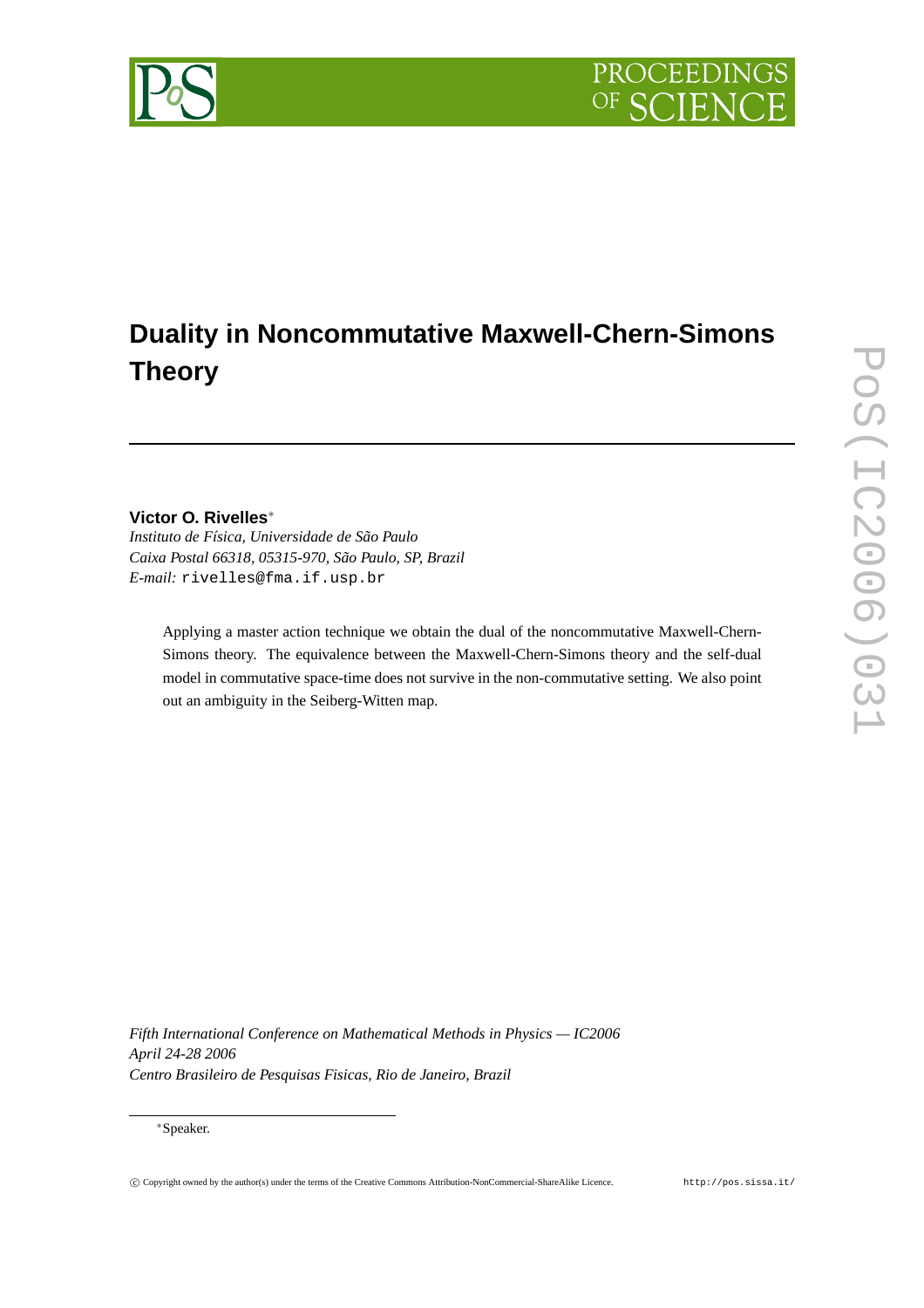I will report on a work done in collaboration with E. Harikumar about duality in noncommutative theories in three dimensions [1]. The generalization of the well known equivalence between the Maxwell-Chern-Simons (MCS) theory and the self-dual (SD) model [2] to NC space-time was investigated in [1]. The master action technique, which was used to establish the equivalence between these models in commutative space-time, has been adopted in [3] and [4] and these authors have reached different conclusions regarding the equivalence in the NC setting. In [4], after eliminating some of the fields from the master action, the perturbative solution to the field equations were used and it was argued that the NCMCS theory is equivalent to the NCSD model when the Chern-Simons (CS) term has a cubic contribution like in the non-Abelian case. In [3], however, which also used the master action method, it was argued that the NCMCS theory constructed by applying the inverse Seiberg-Witten (SW) map [5], is equivalent to a theory where the cubic interaction of the vector field is absent in the CS term. A different approach to study the equivalence has been adopted in [6]. Using an iterative embedding method [7] for the NCSD model, a dual equivalent theory was constructed to all orders in the NC parameter. This dual model differs from NCMCS theory in the coefficient of the cubic interaction of the CS term and this breaks gauge invariance. In [8], the SW mapped NCMCS theory was argued to be equivalent to a theory where the effect of noncommutativity appears through a non-covariant term. This term vanishes in the commutative limit and the SD model is then recovered. It is then imperative, using alternative approaches, to reexamine the relation between NCMCS theory and NCSD model since the previous studies are inconclusive. Also, this result has interesting implications for deriving the bosonization rules for the NC massive Thirring model [3, 4].

Here we will use a procedure which was applied to get a dual description of the sigma model [9] and was also used recently to show the equivalence between massive Abelian gauge theories in  $3 + 1$  dimensions [10]. We first apply the procedure to the partition function of the SW mapped NCMCS theory to order  $\theta$  and derive the dual theory also to order  $\theta$ . We then argue that this result can be extended to all orders in  $\theta$ . From the dual theory constructed, we show that the equivalence between the MCS theory and the SD model do not get generalized to the NC setting. In our way to derive the SW map for the NCMCS theory we found that the presence of a massive coupling constant turns the map ambiguous. An infinite number of terms can be present in the map but we choose the minimal set required by the map.

#### **1. Ambiguity in the Seiberg-Witten Map**

The SW map is obtained by requiring that an ordinary gauge transformation on  $A_\mu$  with parameter  $\lambda$  is equivalent to a NC gauge transformation on  $\hat{A}_\mu$  with gauge parameter  $\hat{\lambda}$  so that ordinary gauge fields that are gauge equivalent are mapped into NC gauge fields that are also equivalent. In four dimension, where it was originally derived, the SW map for the Abelian gauge theory to first order in  $\theta$  is given by

$$
\hat{A}_{\mu} = A_{\mu} - \frac{1}{2} \theta^{\alpha \beta} A_{\alpha} (2 \partial_{\beta} A_{\mu} - \partial_{\mu} A_{\beta}), \qquad (1.1)
$$

$$
\hat{\lambda} = \lambda + \frac{1}{2} \theta^{\alpha \beta} \partial_{\alpha} \lambda A_{\beta}.
$$
 (1.2)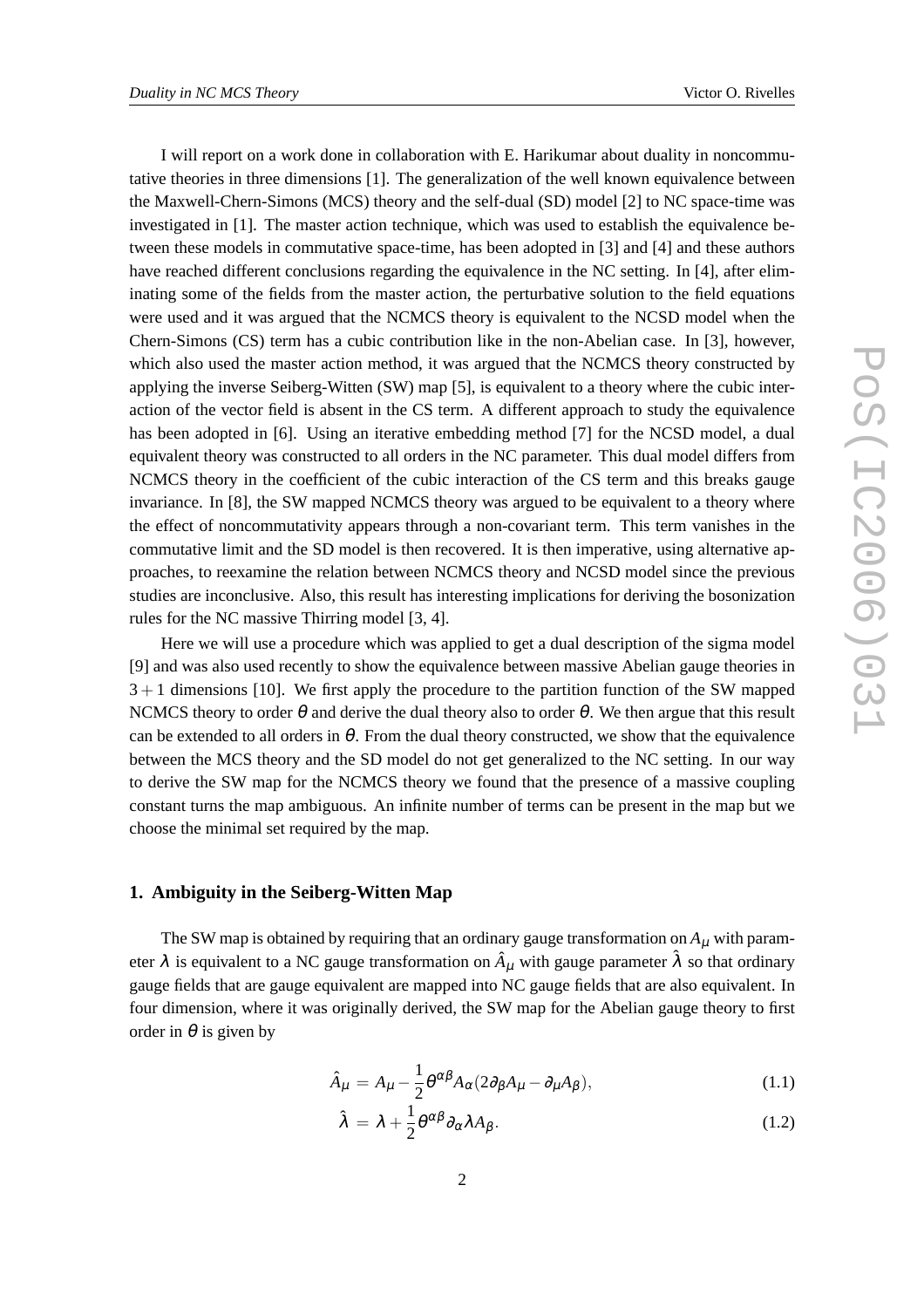The NC action, when expanded to first order in  $\theta$ ,

$$
\hat{S} = -\frac{1}{4} \int d^4x \,\hat{f}^{\mu\nu} (\hat{f}_{\mu\nu} + 2\theta^{\alpha\beta} \partial_\alpha \hat{A}_\mu \partial_\beta \hat{A}_\nu),\tag{1.3}
$$

with  $\hat{f}_{\mu\nu} = \partial_{\mu}\hat{A}_{\nu} - \partial_{\nu}\hat{A}_{\mu}$ , gives rise to the SW action

$$
S_{SW} = -\frac{1}{4} \int d^4x \left[ f^2 + 2\theta^{\alpha\beta} (f^{\mu\nu} f_{\mu\alpha} f_{\nu\beta} - \frac{1}{4} f_{\alpha\beta} f^2) \right].
$$
 (1.4)

The question we are interested in is the freedom allowed by the SW map. Due to its nature we can add to the map (1.1) any gauge invariant term built with  $\theta$  and derivatives of the gauge field with the right dimension and the new map will still be a SW map. The question is then how the SW action will be affected. To answer this question let us note that by adding to the map (1.1) a term like

$$
\delta \hat{A}_{\mu} = \theta^{\alpha\beta} T_{\mu\alpha\beta},\tag{1.5}
$$

we get a contribution to the action (1.4) like

$$
\delta \hat{S} = -\int d^4x \ \theta^{\alpha\beta} f^{\mu\nu} \partial_\mu T_{\nu\alpha\beta}.
$$
 (1.6)

Then if this integral vanishes we will not get any new contribution to the SW action. Since in four dimensions the gauge field has dimension one the only gauge invariant terms we can add to the SW map have  $T_{\mu\alpha\beta}$  of the form  $\partial_\mu f_{\alpha\beta}$ ,  $\partial_\alpha f_{\mu\beta}$  and  $\partial^\rho f_{\rho\beta} \eta_{\alpha\mu}$ . The first term is a gauge transformation to order  $\theta$  [11] and gives no contribution to the SW action. The second one is proportional the first after applying the Bianchi identity. Finally, the third term gives no contribution to the action since the integral in (1.6) vanishes. Then the SW map to order  $\theta$  is essentially unique in four dimensions. However, as we shall see, in three dimensions the situation is completely different.

In three dimensions the NCMCS theory is described by the Lagrangian

$$
\hat{\mathcal{L}}_{NCMCS} = -\frac{1}{4g^2} \hat{F}_{\mu\nu} * \hat{F}^{\mu\nu} + \frac{\mu}{2} \varepsilon_{\mu\nu\lambda} \hat{A}^{\mu} * (\hat{F}^{\nu\lambda} + \frac{2i}{3} \hat{A}^{\nu} * \hat{A}^{\lambda}), \tag{1.7}
$$

where  $\hat{F}_{\mu\nu} = \partial \hat{A}_{\mu} - \partial \hat{A}_{\nu} - i[\hat{A}_{\mu}, \hat{A}_{\nu}]_*$  while the NCSD model with a compensating Stückelberg field has a Lagrangian given by

$$
\hat{\mathcal{L}}_{NCSD} = \frac{g^2}{2} (\hat{f}_{\mu} - \hat{b}_{\mu}) * (\hat{f}^{\mu} - \hat{b}^{\mu}) - \frac{1}{2k} \varepsilon_{\mu\nu\lambda} \hat{f}^{\mu} * (\partial^{\nu} \hat{f}^{\lambda} - \frac{2i}{3} \hat{f}^{\nu} * \hat{f}^{\lambda}), \tag{1.8}
$$

where  $\hat{b}_{\mu} = i\hat{\mathcal{U}}^{-1} * \partial_{\mu} \hat{\mathcal{U}}, \hat{\mathcal{U}} \in U(1)$ . The NCMCS theory is invariant under the  $U(1)$  gauge transformation

$$
\hat{A}_{\mu} \rightarrow \hat{U}^{-1} * \hat{A}_{\mu} * \hat{U} + i\hat{U}^{-1} * \partial_{\mu}\hat{U}, \qquad (1.9)
$$

while the NC Stückelberg-SD Lagrangian is invariant under

$$
\hat{f}_{\mu} \rightarrow \hat{U}^{-1} * \hat{f}_{\mu} * \hat{U} + i\hat{U}^{-1} * \partial_{\mu}\hat{U},
$$
  

$$
\hat{\mathscr{U}} \rightarrow \hat{\mathscr{U}} * \hat{U}.
$$
 (1.10)

We should remark that for the pure NCCS theory the SW map has the form  $(1.1)$  if the CS coefficient  $\mu$  is chosen to be dimensionless so that the gauge field has dimension one. The pure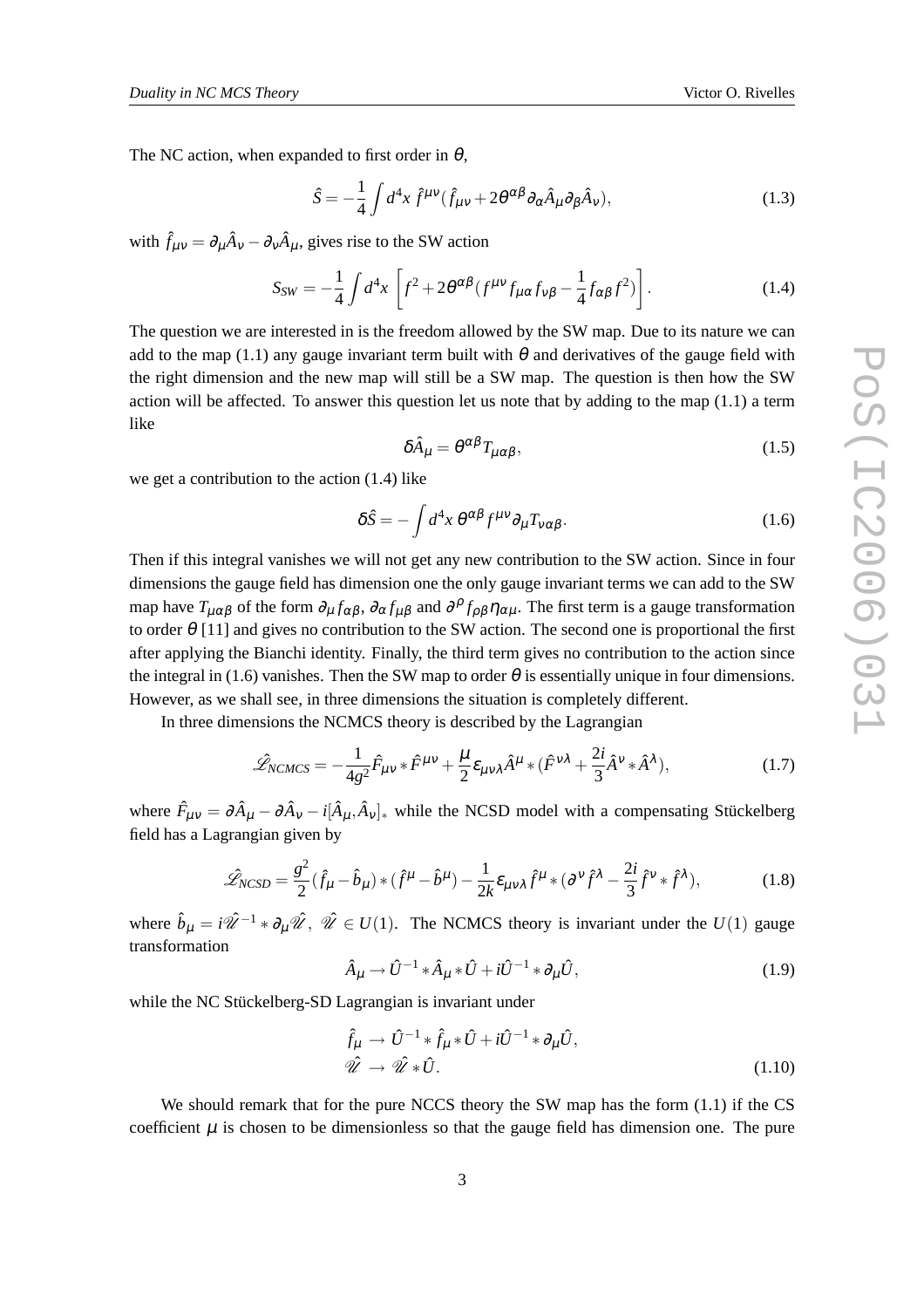NCCS theory has the remarkable property that the SW action has no dependence whatsoever in  $\theta$ [12].

In the NCMCS theory and NCSD model the situation is rather different since one of the couplings must be dimensionfull and this choice determines the gauge field dimensionality. If we make the usual choice for the gauge field dimensionality to be one then  $g^2$  in the NCMCS theory has dimension one and we can use the SW map (1.1) to obtain

$$
\mathcal{L}_{SW} = -\frac{1}{4g^2} \left[ F_{\mu\nu} F^{\mu\nu} + 2\theta^{\alpha\beta} F_{\alpha\mu} F_{\beta\nu} F^{\mu\nu} - \frac{1}{2} \theta^{\alpha\beta} F_{\alpha\beta} F_{\mu\nu} F^{\mu\nu} \right] + \frac{\mu}{4} \varepsilon^{\mu\nu\lambda} A_{\mu} F_{\nu\lambda}.
$$
 (1.11)

The fact that  $g^2$  has dimension one means now that the SW map (1.1) has an arbitrariness since we can add an infinite number of gauge invariant terms, all linear in  $\theta$ , but with different powers of derivatives of  $F_{\mu\nu}$ . These arbitrary terms in the SW map have the form  $g^6\theta^{\alpha\beta}T_{\mu\alpha\beta}$  where the  $g^6$  factor was chosen so that  $T_{\mu\alpha\beta}$  is a dimensionless function of  $F_{\mu\nu}$  and its derivatives times an appropriate power of *g*. We should then ask whether such terms contribute to the SW action (1.11). We find that their contribution has the form

$$
\int d^3x \, F^{\mu\nu} (\partial_{\mu} T_{\nu\alpha\beta} - \mu g^2 \varepsilon_{\mu\nu\rho} T^{\rho}{}_{\alpha\beta}). \tag{1.12}
$$

Let us now examine the first terms in the expansion of  $T_{\mu\alpha\beta}$  in powers of  $1/g$ . The leading terms are

$$
\frac{1}{g^4} \varepsilon_{\alpha\beta\rho} F^{\rho}{}_{\mu}, \qquad \frac{1}{g^4} \varepsilon_{\mu[\alpha}{}^{\rho} F_{\beta]\rho}.
$$
 (1.13)

The first term can be removed by a gauge transformation and a rigid translation while for the second term (1.12) vanishes so both can be disregarded. The next terms have the form

$$
\frac{1}{g^6} \partial_\mu F_{\alpha\beta}, \qquad \frac{1}{g^6} \partial_{[\alpha} F_{\beta]\mu}, \qquad (1.14)
$$

and again the first term can be removed by a gauge transformation while the second is proportional to the first after using the Bianchi identity. Higher order terms, however, can contribute. For instance, to order  $1/g^8$  we find that  $\varepsilon_{\mu\alpha\beta}F^2$  gives a non trivial contribution since (1.12) does not vanish. Its contribution to the SW action (1.11) is

$$
-\frac{1}{g^4}\theta^{\alpha\beta}\varepsilon_{\alpha\beta\mu}F^2\partial_\nu F^{\mu\nu}-\frac{2\mu}{g^2}\theta^{\alpha\beta}F_{\alpha\beta}F^{\mu\nu}F_{\mu\nu}.
$$
 (1.15)

Notice that we get a contribution of order  $1/g^2$  and the coefficient of such a contribution could be chosen to cancel the corresponding term in (1.11).

The ambiguity found here is not of the same sort as that found by successive applications of the SW map [11]. Here it arises because the model has a dimensionfull coupling constant. If we require the SW map to be universal in the sense that it applies to any gauge theory then such terms are not present. We will take this point of view from now on.

In [13] the SW map for the NC Stückelberg-Proca theory has been obtained by requiring that in the unitary gauge it gives the Proca theory. Using the same criterion, the SW map for the NC Stückelberg-SD model is found to be

$$
\hat{f}_{\mu} = f_{\mu} - \frac{1}{2} \theta^{\alpha \beta} b_{\alpha} (2 \partial_{\beta} f_{\mu} - \partial_{\mu} b_{\beta}),
$$
\n
$$
\hat{b}_{\mu} = b_{\mu} + \frac{1}{2} \theta^{\alpha \beta} \partial_{\alpha} b_{\mu} b_{\beta},
$$
\n(1.16)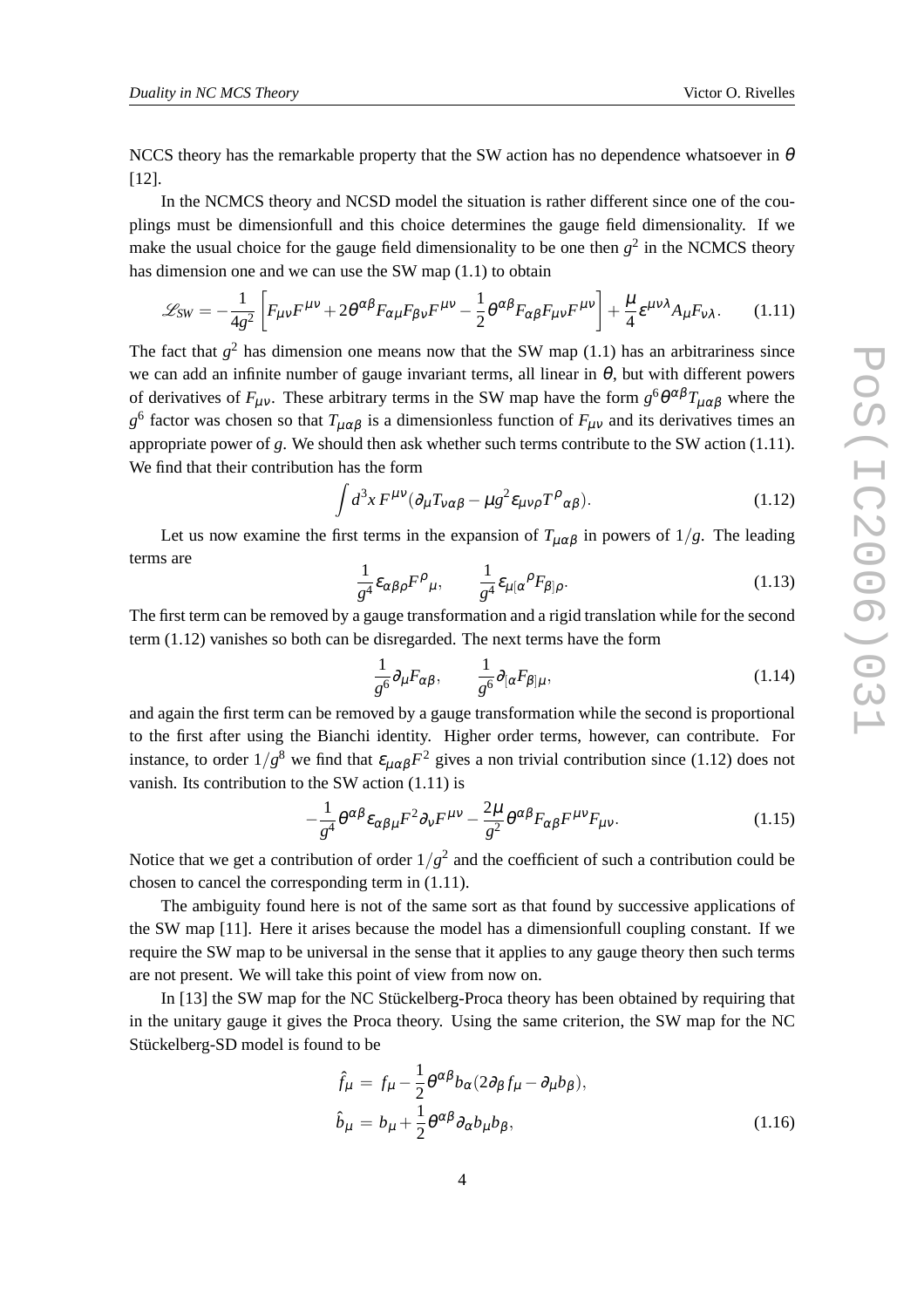while the gauge parameter transforms as

$$
\hat{\alpha} = \alpha - \frac{1}{2} \theta^{\alpha \beta} b_{\alpha} \partial_{\beta} \alpha.
$$
 (1.17)

Applying the map to (1.8) we obtain the SW mapped action

$$
L_{SWSD} = \int d^3x \frac{g^2}{2} \left[ (f_\mu - b_\mu)(f^\mu - b^\mu) + \theta^{\alpha\beta} (f_\mu - b_\mu)(2b_\alpha \partial_\beta f_\mu - b_\alpha \partial_\mu b_\beta + \partial_\alpha b_\mu b_\beta) \right]
$$
  

$$
- \frac{1}{4k} \int d^3x \varepsilon_{\mu\nu\lambda} f^{\mu\nu} f^\lambda - \theta^{\alpha\beta} \varepsilon_{\mu\nu\lambda} \left[ f^{\mu\nu} b_\alpha (2\partial_\beta f^\lambda - \partial^\mu b_\beta) + \frac{4}{3} f^\mu \partial_\alpha f^\nu \partial_\beta f^\lambda \right].
$$
(1.18)

#### **2. Equivalence of the MCS theory and the SD model**

In order to make the procedure of deriving the dual theory in NC space-time more transparent and also to set up our notation, we present a brief derivation of the well known equivalence between the MCS theory and the SD model in commutative space-time. The MCS theory described by the Lagrangian

$$
\mathcal{L}_{MCS} = -\frac{1}{4g^2} F_{\mu\nu} F^{\mu\nu} + \frac{\mu}{2} \varepsilon_{\mu\nu\lambda} A^{\mu} \partial^{\nu} A^{\lambda},\tag{2.1}
$$

is invariant under the  $U(1)$  gauge transformation  $A_{\mu} \rightarrow A_{\mu} + \partial_{\mu} \alpha$  while the SD model, whose Lagrangian is

$$
\mathcal{L}_{SD} = \frac{g^2}{2} f_{\mu} f^{\mu} - \frac{1}{2k} \varepsilon_{\mu\nu\lambda} f^{\mu} \partial^{\nu} f^{\lambda},\tag{2.2}
$$

has no such an invariance since the  $f_{\mu}f^{\mu}$  term breaks the symmetry. Their equivalence has been analyzed using a phase space path integral approach [14] and it was shown that the SD model is equivalent to a gauge fixed version of MCS theory. Also, this equivalence has been been studied within the generalized canonical framework of Batalin and Fradkin in [15]. It was shown that the gauge invariant formulation obtained by the Hamiltonian embedding of SD model is equivalent to the  $U(1)$  invariant MCS theory, clarifying the equivalence between both theories in spite of fact that they have different gauge structures. The procedure employed here also sheds light into this issue as we shall see.

The MCS theory is also invariant under a global shift of the vector field  $A_\mu \rightarrow A_\mu + \xi_\mu$  apart from the *U*(1) gauge invariance. We first elevate this global shift symmetry to a local one by gauging it by an appropriate antisymmetric gauge field  $G_{\mu\nu}$  which transforms as  $G_{\mu\nu} \rightarrow G_{\mu\nu} + G_{\mu\nu}$  $\partial_\mu \xi_v - \partial_v \xi_\mu$ . To have the same physical content as our starting MCS theory we then constrain this gauge field to be non-propagating. This is done by introducing a Lagrange multiplier Φ which imposes the dual field strength of this gauge field to be flat. The result is

$$
\mathcal{L} = -\frac{1}{4g^2} (F_{\mu\nu} - G_{\mu\nu}) (F^{\mu\nu} - G^{\mu\nu}) + \frac{\mu}{4} \varepsilon_{\mu\nu\lambda} P^{\mu} (F^{\nu\lambda} - G^{\nu\lambda}) - \frac{\mu}{8} \varepsilon_{\mu\nu\lambda} P^{\mu} \partial^{\nu} P^{\lambda} + \frac{1}{4} \varepsilon_{\mu\nu\lambda} G^{\mu\nu} \partial^{\lambda} \Phi + \frac{1}{4} \varepsilon_{\mu\nu\lambda} J^{\mu} (F^{\nu\lambda} - G^{\nu\lambda}),
$$
\n(2.3)

where we have introduced an auxiliary field  $P_{\mu}$  to linearize the CS term. This field has a  $U(1)$  gauge invariance  $P_\mu \to P_\mu + \partial_\mu \chi$  when the multiplier field transforms as  $\Phi \to \Phi + \mu \chi$  and  $A_\mu \to A_\mu$ . The last term in the Lagrangian is a source  $J^{\mu}$  coupling to the local shift invariant combination of  $A_{\mu}$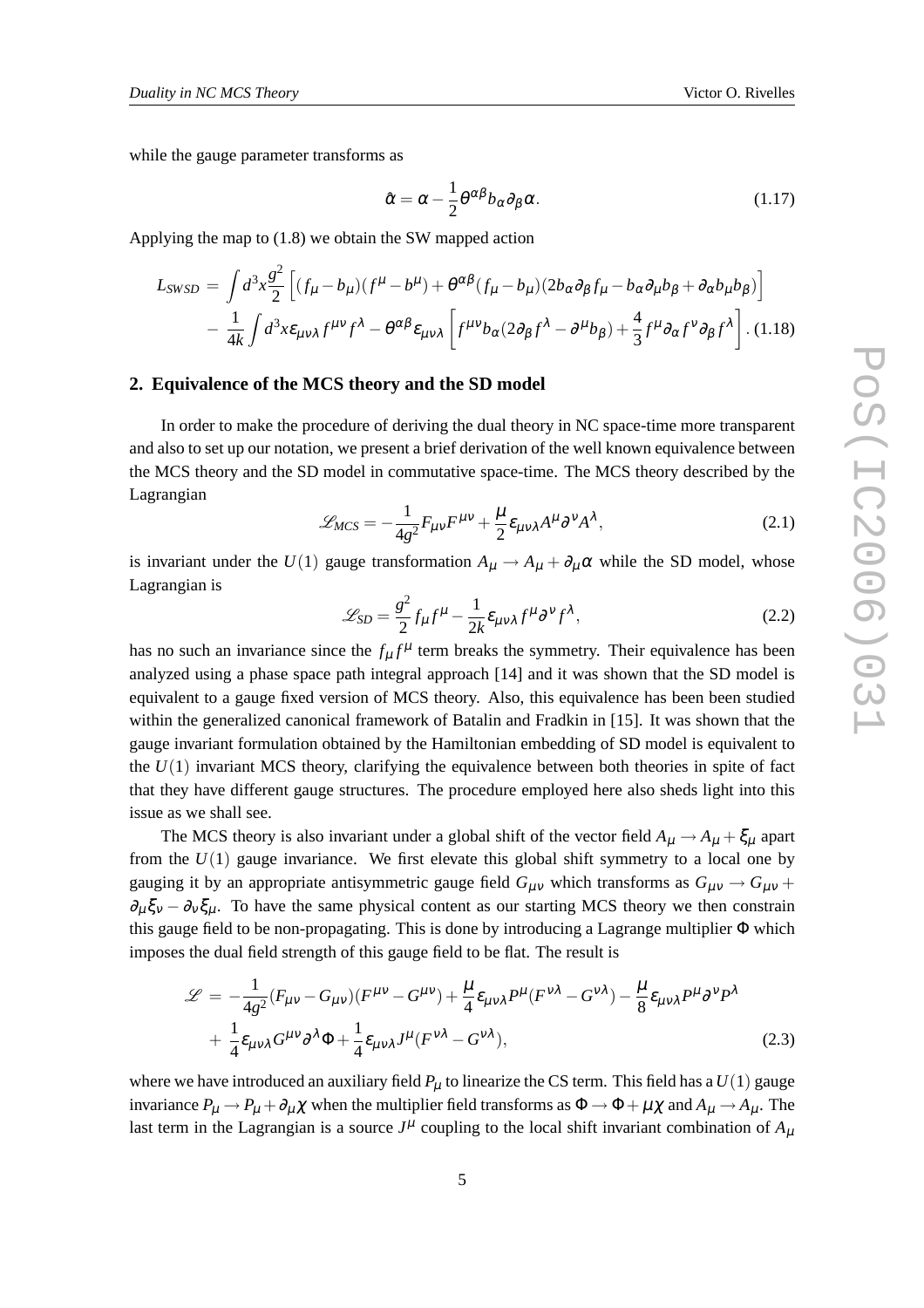and  $G_{\mu\nu}$ . The MCS theory is recovered from the above Lagrangian by eliminating the  $\Phi$  field using its equation of motion.

To show the equivalence to the SD model we start from the partition function

$$
Z = \int D\Phi D P_{\mu} D A_{\mu} D G_{\mu\nu} e^{-i \int d^3 x \mathcal{L}}.
$$
 (2.4)

Integrations over  $G_{\mu\nu}$  and  $A_{\mu}$  are Gaussian and can be done trivially leading to

$$
Z_{dual} = \int D\Phi D P_{\mu} e^{-i \int d^3x \mathcal{L}_{eff}}.
$$
 (2.5)

After the redefinitions  $\mu P_{\mu} = f_{\mu}$  and  $\Phi = \Lambda$ , we get the effective Lagrangian

$$
\mathcal{L}_{eff} = \frac{g^2}{8}(f_\mu - \partial_\mu \Lambda)(f^\mu - \partial^\mu \Lambda) - \frac{1}{8\mu} \varepsilon_{\mu\nu\lambda} f^\mu \partial^\nu f^\lambda + \frac{g^2}{8} J_\mu J^\mu + \frac{g^2}{4} (f^\mu - \partial^\mu \Lambda) J_\mu. \tag{2.6}
$$

This theory is invariant under the  $U(1)$  gauge transformation  $f_{\mu} \to f_{\mu} + \partial_{\mu} \alpha$  when the Stückelberg field transforms as  $\Lambda \to \Lambda + \alpha$ . We also note that the MCS coupling constant  $g^2$  and the Chern-Simons parameter  $\mu$  have both appeared as inverse couplings when compared with (2.2). We can now fix the gauge invariance in (2.6), for instance by choosing the unitary gauge  $\Lambda = 0$ , to recover the self-dual model given in  $(2.2)$ . We thus conclude that the  $U(1)$  invariant MCS theory is dual to the *U*(1) invariant Stückelberg formulation of self-dual model.

From the partition functions (2.4) and (2.5) we derive the mapping between the n-point correlators for these theories. For the 2-point function, we get

$$
\left\langle \varepsilon_{\mu\nu\lambda} F^{\nu\lambda}(x) \ \varepsilon_{\alpha\beta\rho} F^{\beta\rho}(y) \right\rangle \equiv g^4 \left\langle (f_\mu - \partial_\mu \Lambda)(x) \ (f_\alpha - \partial_\alpha \Lambda)(y) \right\rangle + g^2 g_{\mu\alpha} \delta(x - y), \tag{2.7}
$$

leading the identification (up to non-propagating contact terms) between the gauge invariant combinations

$$
\varepsilon_{\mu\nu\lambda} F^{\nu\lambda} \leftrightarrow g^2(f_\mu - \partial_\mu \Lambda). \tag{2.8}
$$

This equivalence between SD model and MCS theory has been extended to include interaction with matter [7]. It has been shown that the SD model minimally coupled to charged dynamical fermionic and bosonic matter fields is equivalent to a MCS theory non-minimally coupled to matter. In the weak coupling limit, it was shown in [16] that the non-Abelian MCS theory is equivalent to non-Abelian SD model and recently it was shown that, perturbatively, this equivalence exists in all regimes of the coupling constant [17].

After re-expressing the NCMCS theory (1.7) in terms of  $A_{\mu}$  and  $\theta^{\alpha\beta}$  using the SW map (1.1) we apply the above procedure to construct the corresponding dual theory. Then by comparing this dual theory with SW mapped NC Stückelberg-SD model, we study the status of their equivalence. We take up this in the next section.

### **3. Seiberg-Witten mapped Maxwell-Chern-Simons theory and duality**

By applying the SW map (1.1) to the NCMCS Lagrangian (1.7) we get to order  $\theta$ 

$$
\mathcal{L}_{SW} = -\frac{1}{4g^2} \left[ F_{\mu\nu} F^{\mu\nu} + 2\theta^{\alpha\beta} F_{\alpha\mu} F_{\beta\nu} F^{\mu\nu} - \frac{1}{2} \theta^{\alpha\beta} F_{\alpha\beta} F_{\mu\nu} F^{\mu\nu} \right] + \frac{\mu}{4} \varepsilon_{\mu\nu\lambda} P^{\mu} F^{\nu\lambda} - \frac{\mu}{8} \varepsilon_{\mu\nu\lambda} P^{\mu} \partial^{\nu} P^{\lambda},
$$
(3.1)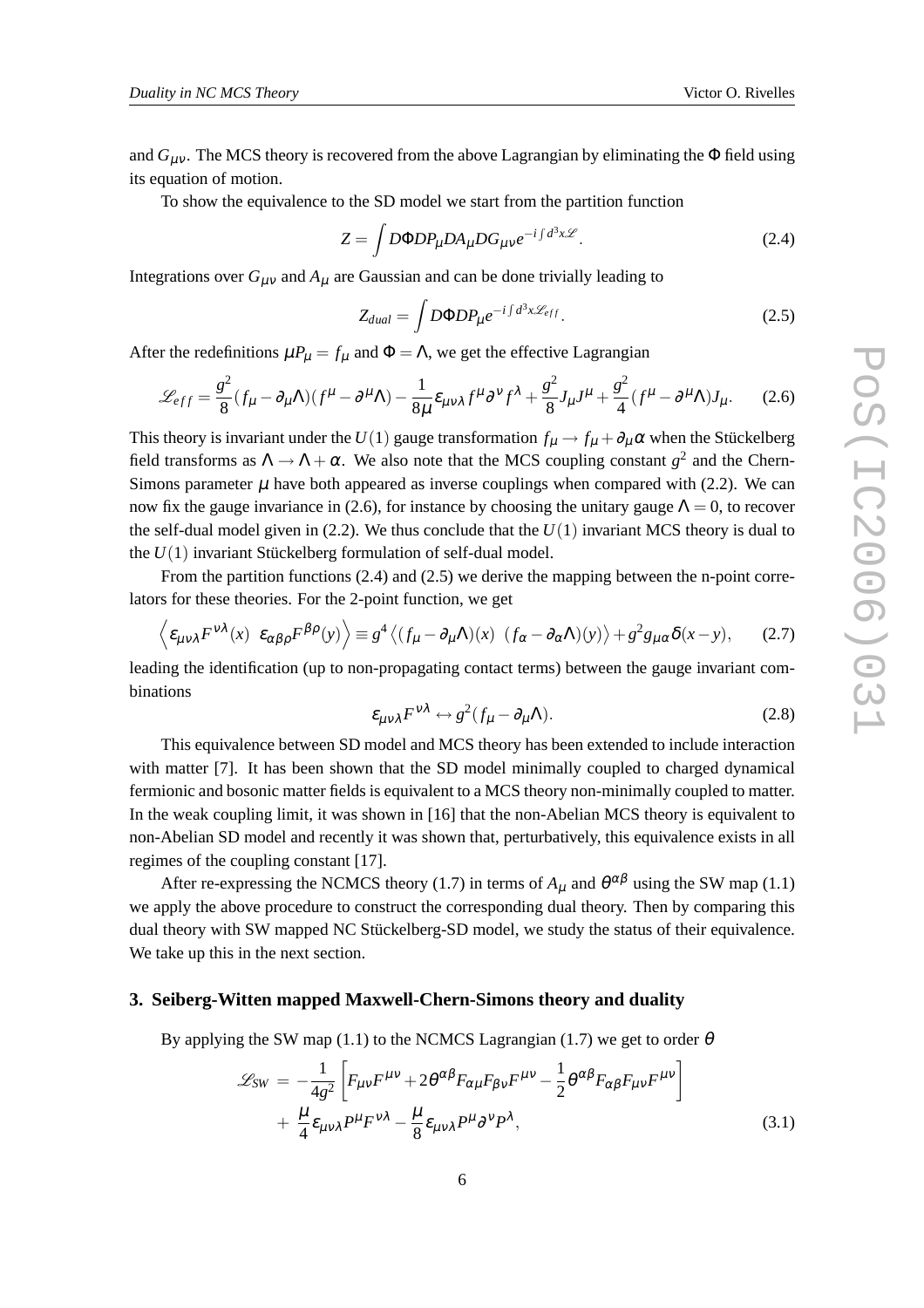where an auxiliary field  $P_{\mu}$  was introduced to linearize the CS term. We have also used the fact that the NCCS term gets mapped to the usual commutative CS term by the SW map [12]. After rewriting the above Lagrangian using auxiliary fields  $B_{\mu\nu}$  and  $C_{\mu\nu}$  as

$$
\mathcal{L}_{SW} = -\frac{1}{4g^2} C_{\mu\nu} B^{\mu\nu} - \frac{\mu}{8} \epsilon_{\mu\nu\lambda} P^{\mu} \partial^{\nu} P^{\lambda} + \frac{\mu}{4} \epsilon_{\mu\nu\lambda} P^{\mu} F^{\nu\lambda} \n- \frac{1}{4g^2} \left[ F_{\mu\nu} F^{\mu\nu} + 2 \theta^{\alpha\beta} C_{\alpha\mu} C_{\beta\nu} F^{\mu\nu} - \frac{1}{2} \theta^{\alpha\beta} C_{\alpha\beta} C_{\mu\nu} F^{\mu\nu} - B_{\mu\nu} F^{\mu\nu} \right],
$$
\n(3.2)

we can now gauge the shift invariance of  $A_\mu$  field as in the commutative case. Due to the introduction of  $B_{\mu\nu}$  and  $C_{\mu\nu}$  we see that  $G_{\mu\nu}$  will appear quadratically and this will simplify the calculation considerably. So, we introduce a gauge field  $G_{\mu\nu}$  to promote the global shift invariance of  $A_{\mu}$  to a local one. We then get

$$
\mathcal{L}_{SW} = -\frac{1}{4g^2} C_{\mu\nu} B^{\mu\nu} - \frac{\mu}{2 \cdot 4} \varepsilon_{\mu\nu\lambda} P^{\mu} \partial^{\nu} P^{\lambda} + \frac{\mu}{4} \varepsilon_{\mu\nu\lambda} P^{\mu} (F^{\nu\lambda} - G^{\nu\lambda}) - \frac{1}{4} \varepsilon_{\mu\nu\lambda} G^{\mu\nu} \partial^{\lambda} \Phi - \frac{1}{4g^2} \left[ (F_{\mu\nu} - G_{\mu\nu}) + (2\theta^{\alpha\beta} C_{\alpha\mu} C_{\beta\nu} - \frac{1}{2} \theta^{\alpha\beta} C_{\alpha\beta} C_{\mu\nu}) - B_{\mu\nu} \right] (F^{\mu\nu} - G^{\mu\nu}). \tag{3.3}
$$

Starting with the partition function

$$
Z = \int DP_{\mu} D\Phi DC_{\mu\nu} DB_{\mu\nu} DA_{\mu} DG_{\mu\nu} e^{-i \int d^x \mathcal{L}_{SW}}, \qquad (3.4)
$$

we can integrate over  $G_{\mu\nu}$ ,  $A_{\mu}$  and  $B_{\mu\nu}$  to get the partition function corresponding to the effective Lagrangian

$$
\mathcal{L}_{eff} = -\frac{\mu}{8} \varepsilon_{\mu\nu\lambda} P^{\mu} \partial^{\nu} P^{\lambda} - \frac{1}{4g^2} C_{\mu\nu} C^{\mu\nu} + \frac{1}{4} \varepsilon_{\mu\nu\lambda} C^{\mu\nu} (\mu P^{\lambda} - \partial^{\lambda} \Phi) - \frac{1}{4g^2} C^{\mu\nu} \left[ 2\theta^{\alpha\beta} C_{\alpha\mu} C_{\beta\nu} - \frac{1}{2} \theta^{\alpha\beta} C_{\alpha\beta} C_{\mu\nu} \right].
$$
 (3.5)

We have neglected higher order terms in  $\theta$  in performing the Gaussian integrals. It is easy to see that in the commutative limit we get  $(2.2)$  when  $C_{\mu\nu}$  is eliminated by using its field equation and setting  $\Phi = 0$ .

In the NC case  $C_{\mu\nu}$  can be eliminated perturbatively in  $\theta$ . We then get

$$
\mathcal{L}_{dual} = \frac{g^2}{8} (f_{\mu} - \partial_{\mu} \Lambda)(f^{\mu} - \partial^{\mu} \Lambda) + \frac{g^4}{32} \theta^{\alpha \beta} \varepsilon_{\alpha \beta \lambda} (f^{\lambda} - \partial^{\lambda} \Lambda)(f^{\mu} - \partial^{\mu} \Lambda)(f_{\mu} - \partial_{\mu} \Lambda) - \frac{1}{8\mu} \varepsilon_{\mu \nu \lambda} f^{\mu} \partial^{\nu} f^{\lambda},
$$
(3.6)

where we have identified  $\mu P_{\mu} = f_{\mu}$  and  $\Phi = \Lambda$ . As in the commutative case the strong coupling limit of the original theory gets mapped into the weak coupling limit of the dual. It is easy to see that in the limit of vanishing  $\theta$  the above Lagrangian (in the unitary gauge where  $\Lambda = 0$ ) correctly reproduces the SD Lagrangian (2.2).

It is interesting to note that the explicit form of the order  $\theta$  term in the  $C_{\mu\nu}$  field equation is not need at all to find the above Lagrangian. This happens because there are nice cancellations and it is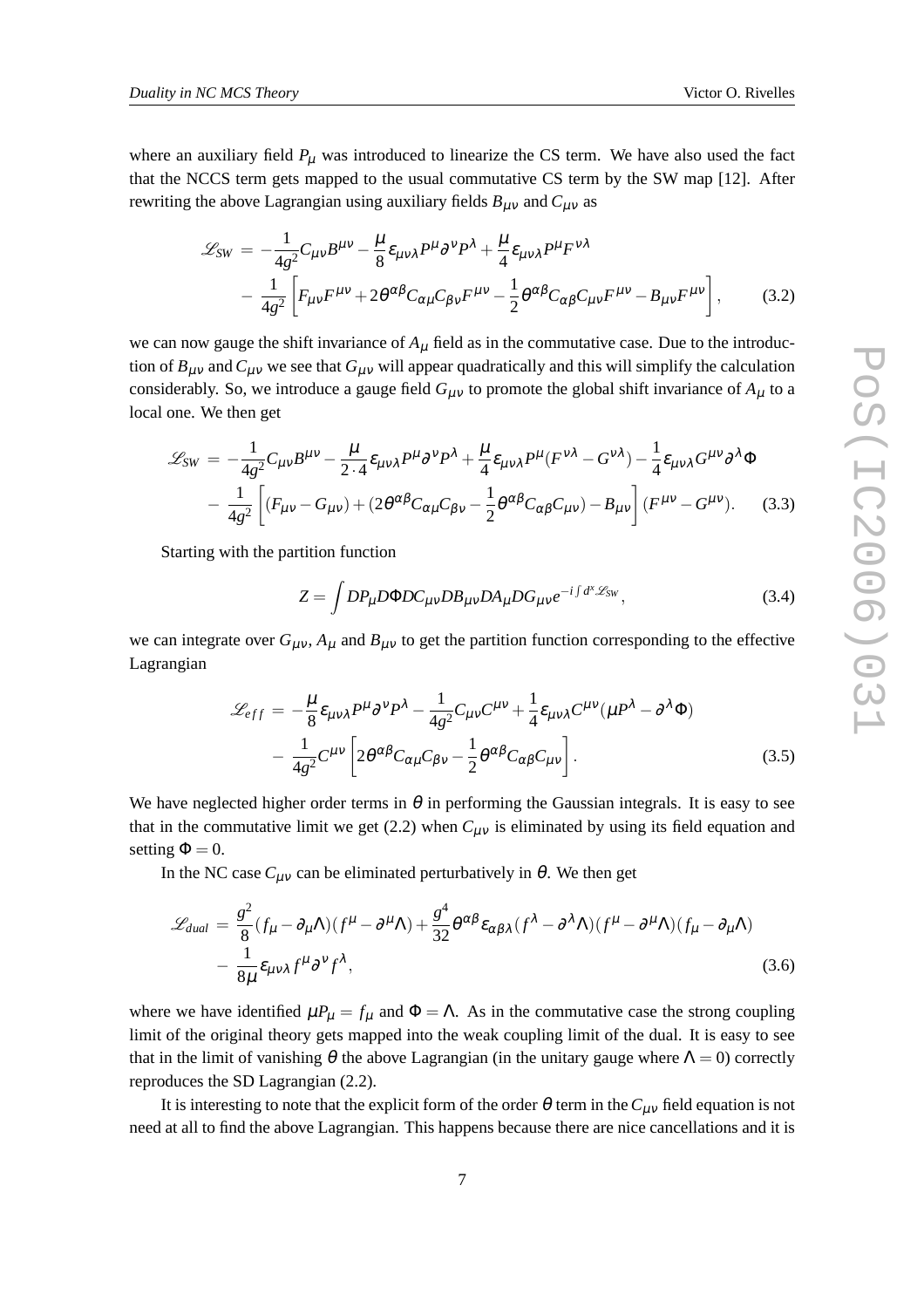easy to be convinced that to obtain the dual Lagrangian to *n*-th order in θ we need the perturbative solution for  $C_{\mu\nu}$  only to order  $(n-1)$ .

We can couple a source term  $\varepsilon_{\mu\nu\lambda}F^{\mu\nu}J^{\lambda}$  to the Lagrangian (3.1) and this leads to the map between the 2-point functions

$$
\langle \varepsilon_{\mu\nu\lambda} F^{\nu\lambda}(x) \varepsilon_{\alpha\beta\rho} F^{\beta\rho}(y) \rangle \equiv g^4 \langle \tilde{f}_{\mu}(x) \tilde{f}(y) \rangle + g^2 g_{\mu\alpha} \delta(x - y)
$$

$$
+ \frac{g^8}{64} \langle \bar{\theta}_{\mu} \tilde{f}^{\nu} \tilde{f}_{\nu} + 2 \bar{\theta}_{\nu} \tilde{f}^{\nu} \tilde{f}_{\mu} \bar{\theta}_{\alpha} \tilde{f}^{\beta} \tilde{f}_{\beta} + 2 \bar{\theta}_{\beta} \tilde{f}^{\beta} \tilde{f}_{\alpha} \rangle + g^4 (\bar{\theta}_{\mu} \tilde{f}_{\alpha} + \bar{\theta}_{\alpha} \tilde{f}_{\mu} + \bar{\theta}_{\beta} \tilde{f}_{\beta} g_{\mu\alpha}), \qquad (3.7)
$$

where  $\bar{\theta}_{\mu} = \varepsilon_{\mu\nu\lambda} \theta^{\nu\lambda}$  and  $\tilde{f}_{\mu} = f_{\mu} - \partial_{\mu}\Lambda$ . In the limit  $\theta \to 0$  we recover the map obtained in (2.7).

Here we note that all the  $\theta$  dependence of the SW mapped NCMCS theory comes from the Maxwell term alone as the NCCS term gets mapped to usual commutative CS term. Since it is possible to express the SW mapped Maxwell action to all orders in  $\theta$  in terms of the commutative field strength  $F_{\mu\nu}$  and  $\theta$  alone [18](an exact closed form for the SW mapped Maxwell action is given in [19]), it is easy to convince from (3.1) and (3.3) that the procedure adopted here can be used to construct the dual theory to all orders in  $\theta$  using a perturbative solution for the  $C_{\mu\nu}$  field equation.

One important point to note is that the theory described by the Lagrangian (3.6), which is equivalent to the SW mapped NCMCS theory, is *not* the same as the SW mapped action for NCSD model (1.18). This clearly shows that the SW mapped theories are not equivalent.

#### **4. Conclusion**

In this paper we have constructed and studied the dual description of the NCMCS theory and investigated the status of the equivalence between this theory and SD model. We have derived the dual theory starting from the SW mapped NCMCS Lagrangian which is given in terms of commutative fields and the NC parameter. The equivalence was obtained at the level of partition functions and it allowed us to get the mapping between the n-point correlators of both theories. We have shown that the dual theory does not coincide with the SW mapped NC Stückelberg-SD theory. However, in the commutative limit, we recover the well known equivalence between them. We have also shown that the the two-point correlators map reduces to the one obtained in the commutative case in this limit. We have argued that this result can be extended to all orders in  $\theta$  due to the structure of the SW mapped NCMCS Lagrangian. We have also verified that even after accounting for the ambiguous terms in the SW map, the dual theory and SW mapped NC Stückelberg-SD model are not equivalent.

Hence, we have shown that the equivalence between the MCS theory and the SD model in commutative space-time does not survive in the NC case. In this respect we are in agreement with the results obtained earlier in [3] and [6] where it was argued that these NC theories are not equivalent. But unlike the NCCS term used in [3], we have used the standard NC  $U(1)$  invariant CS term with a cubic interaction as in [6] and [4]. The non-equivalence between the NCSD model and NCMCS theory shown here will come as an obstacle in generalizing the bosonization of the commutative Thirring model to NC space-time as was pointed out in [3, 6].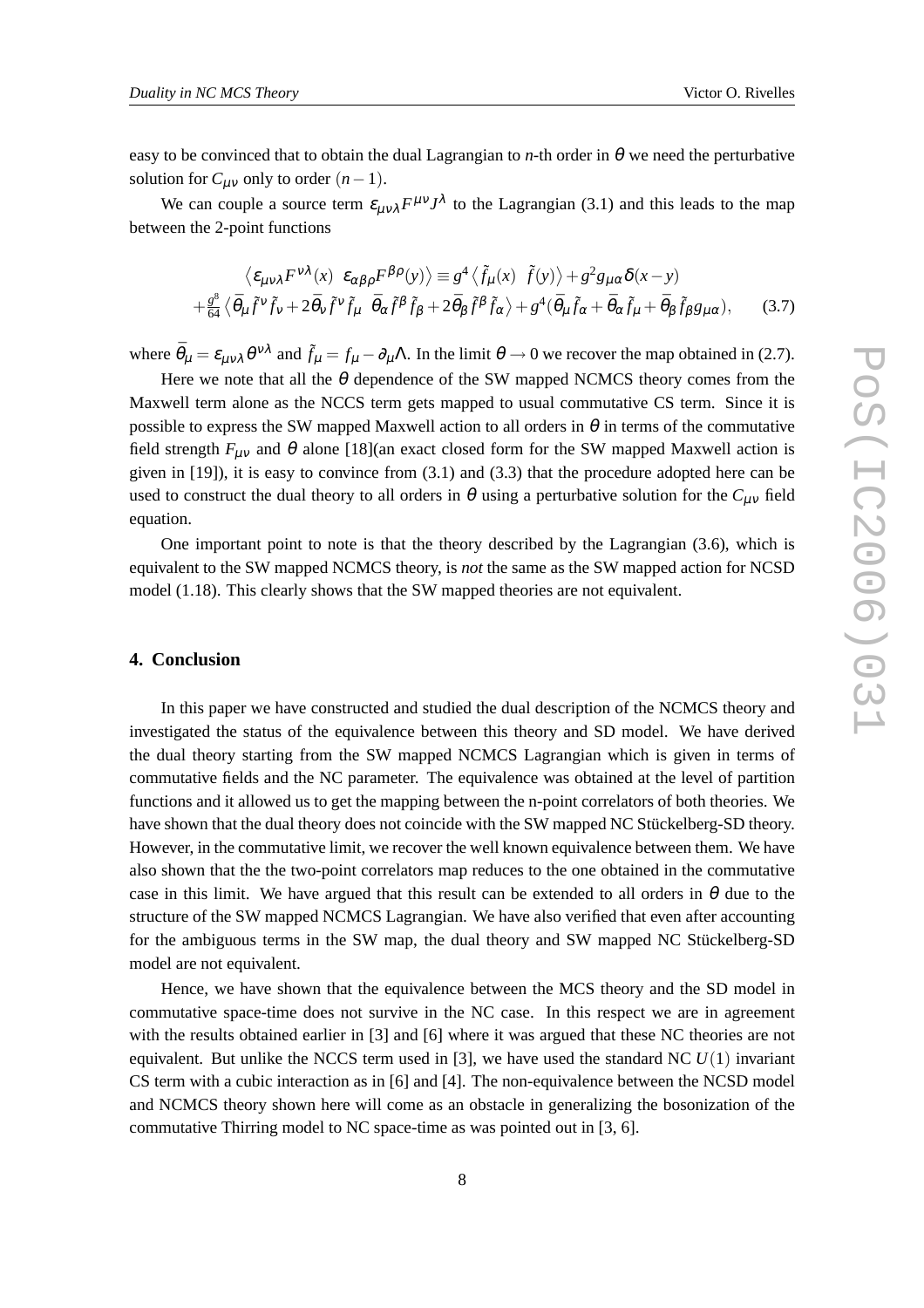#### **ACKNOWLEDGMENTS**:

The work of VOR was partially supported by CNPq, FAPESP and PRONEX under contract CNPq 66.2002/1998-99. This paper was done in collaboration with E. Harikumar

### **References**

- [1] E. Harikumar and V. O. Rivelles, "Noncommutative Maxwell-Chern-Simons theory in three dimensions and its dual," Phys. Lett. B **625**, 156 (2005) [arXiv:hep-th/0506078].
- [2] S. Deser, R. Jackiw and S. Templeton, "Three-dimensional Massive Gauge Theories", Phys. Rev. Lett. **48** (1982) 975; Ibid, "Topologically Massive Guage Theories", Ann. Phys. **140** (1982) 372; S. Deser and R. Jackiw, "'Selfduality of Topologically Massive Gauge Theories", Phys. Lett. **B139** (1984) 371.
- [3] S. Ghosh, "Gauge Invariance and Duality in the Noncommutative Plane", Phys. Lett. **B558** (2003) 245, hep-th/0210107; ibid, "Bosonization in the Noncommutative Plane", Phys. Lett. **B563** (2003) 112, hep-th/0303022.
- [4] M. B. Cantcheff, P. Minces, "Duality in Noncommutative Topologically Massive Gauge Field Theory Revisited", Eur. Phys. J. **C34** (2004) 393, hep-th/0306206.
- [5] N. Seiberg, E. Witten, "String Theory and Noncommutative Geometry", JHEP **09**, 032 (1999), hep-th/9908142.
- [6] T. Mariz, R. Menezes, J. R. S. Nascimento, R. F. Ribeiro and C. Wotzasek, "Issues of duality on non-commutative manifolds: the *non-equivalence* between self-dual and topologically massive models", Phys. Rev. **D70** (2004) 085018, hep-th/0306265.
- [7] M. A. Anacleto, A. Ilha, J. R. S. Nascimento, R. F. Ribeiro and C. Wotzasek, "Dual equivalence between Self-Dual and Maxwell-Chern-Simons models coupled to dynamical U(1) charged matter", Phys. Lett. **B504** (2001) 268, hep-th/0104152; M. Gomes, L. C. Malacarne and A. J. Silva, "On the equivalence of the self-dual and Maxwell-Chern-Simons models coupled to Fermions", Phys. Lett. **B439** (1998) 137, hep-th/9711184.
- [8] M. S. Guimarães, J. L. Noronha, D. C. Rodrigues and C. Wotzasek, "On duality of the noncommutative extension of the Maxwell-Chern-Simons model", Phys. Lett. **B605** (2005) 419, hep-th/0410156.
- [9] T. H. Buscher,"Symmetry Of The String Background Field Equations", Phys. Lett. **B194** (1987) 59; ibid "Path Integral Derivation Of Quantum Duality In Nonlinear Sigma Models", Phys. Lett. **B201**, (1988) 466; U. Lindström and M. Rocek, Scalar Tensor Duality and  $N = 1, N = 2$  Nonlinear Sigma Models", Nucl. Phys. **B222** (1983) 285; N. Hitchin, A. Karlhede, U. Lindström and M. Rocek, "Hyper Kahler Metrics and Supersymmetry", Commun. Math. Phys. **108** (1987) 535.
- [10] E. Harikumar and M. Sivakumar, "Duality and Massive Gauge Invarinat Theories", Phys. Rev. **D 57** (1998) 3794, hep-th/9604181.
- [11] T. Asakawa and I. Kishimoto, "Comments on Gauge Equivalence in Noncommutative Geometry", JHEP **9911** (1999) 024, hep-th/9909139.
- [12] N. Grandi and G.A. Silva, "Chern-Simons Action in Noncommutative Space", Phys. Lett. **B507** (2001) 345, hep-th/0010113.